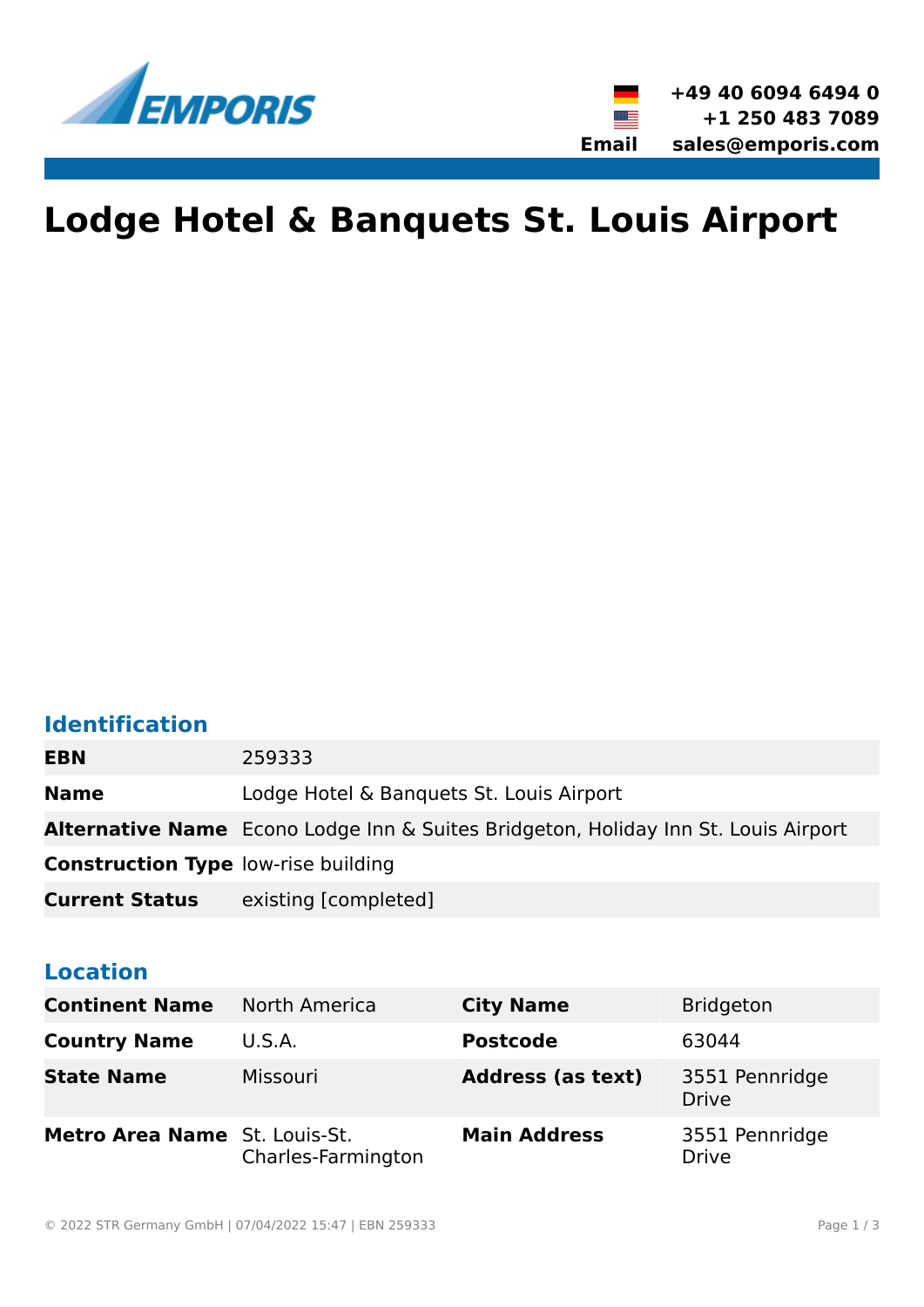

Combined Statistical Area

### **Description**

| <b>Facade System</b>       | applied masonry | <b>Side Usage</b> | $\bigoplus$ fitness center<br>$\left  \cdot \right $ swimming |
|----------------------------|-----------------|-------------------|---------------------------------------------------------------|
| <b>Main Usage</b>          | hotel           |                   |                                                               |
| <b>Spatial dimensions</b>  |                 |                   |                                                               |
| <b>Height (estimated)</b>  | 48.55 ft        | Units             | <b>Buy full PDF</b>                                           |
| <b>Floors (overground)</b> | 4               |                   |                                                               |

### **Years and costs**

| <b>Year (construction</b> | 1976 |
|---------------------------|------|
| end)                      |      |

### **Need additional information? Contact us now!**

| <b>Phone</b> | +49 40 6094 6494 0 |
|--------------|--------------------|
| 'Phone       | +1 250 483 7089    |
| Email        | sales@emporis.com  |

Hamburg 09:00 am - 07:00 pm<br>New York 03:00 am - 01:00 pm New York 03:00 am - 01:00 pm<br>Tokyo 04:00 pm - 02:00 am 04:00 pm - 02:00 am